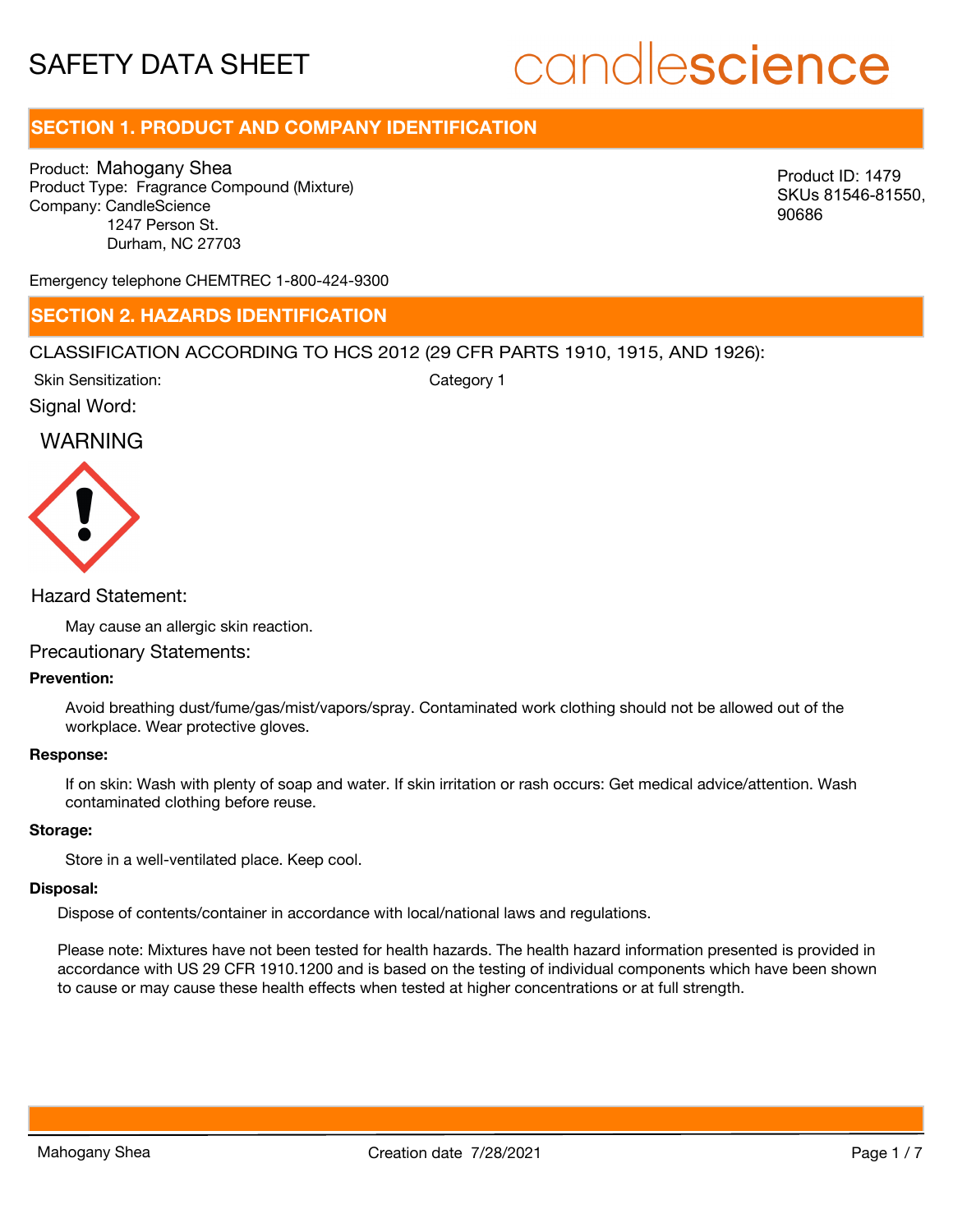# candlescience

## **SECTION 3. COMPOSITION/INFORMATION ON INGREDIENT**

| Hazardous components                                                            | CAS No.        | Weight %  |
|---------------------------------------------------------------------------------|----------------|-----------|
| 4-tert-Butyl cyclohexyl acetate                                                 | 32210-23-4     | $10 - 20$ |
| 2-Isobutyl-4-methyltetrahydro-2H-pyran-4-ol                                     | 63500-71-0     | $3 - 5$   |
| [3R-(3.alpha.,3a.beta.,6.beta.,7.beta.,8a.alpha.)]-Octahydro-6-methoxy-3,6,8,8- | 19870-74-7     | $1 - 3$   |
| Benzyl benzoate                                                                 | $120 - 51 - 4$ | $1 - 3$   |
| 2-acetyl-1,2,3,4,5,6,7,8-octahydro-2,3,8,8-tetra-methylnaphtalene (main isomer) | 54464-57-2     | $1 - 3$   |
| Anisic aldehyde                                                                 | $123 - 11 - 5$ | $1 - 3$   |
| Linalyl acetate                                                                 | 115-95-7       | $\le$ <1  |
| Linalool                                                                        | 78-70-6        | $\le$ <1  |
| Coumarin                                                                        | $91 - 64 - 5$  | $\le$ <1  |
| 2,2,6-Trimethyl-.alpha.-propylcyclohexanepropanol                               | 70788-30-6     | $\le$ <1  |
| $(-)$ -a-Cedrene                                                                | 469-61-4       | $\le$ <1  |
| d-Limonene                                                                      | 5989-27-5      | $\le$ <1  |
| Cinnamyl alcohol                                                                | 104-54-1       | $\le$ <1  |

# **SECTION 4. FIRST AID MEASURES**

#### Inhalation:

Remove casualty to fresh air and keep warm and at rest. In case of respiratory tract irritation, consult a physician.

#### Skin contact:

Change contaminated, saturated clothing. After contact with skin, wash immediately with plenty of water and soap. In case of skin reactions, consult a physician.

#### Eye contact:

In case of contact with eyes flush immediately with plenty of flowing water for 10 to 15 minutes holding eyelids apart and consult an ophthalmologist.

#### Ingestion:

If accidentally swallowed rinse the mouth with plenty of water (only if the person is conscious) and obtain immediate medical attention. Do not induce vomiting.

#### Most important symptoms:

No known symptoms to date.

Indication of immediate medical attention:

Treat symptomatically.

#### General information:

When in doubt or if symptoms are observed, get medical advice.

## **SECTION 5. FIREFIGHTING MEASURES**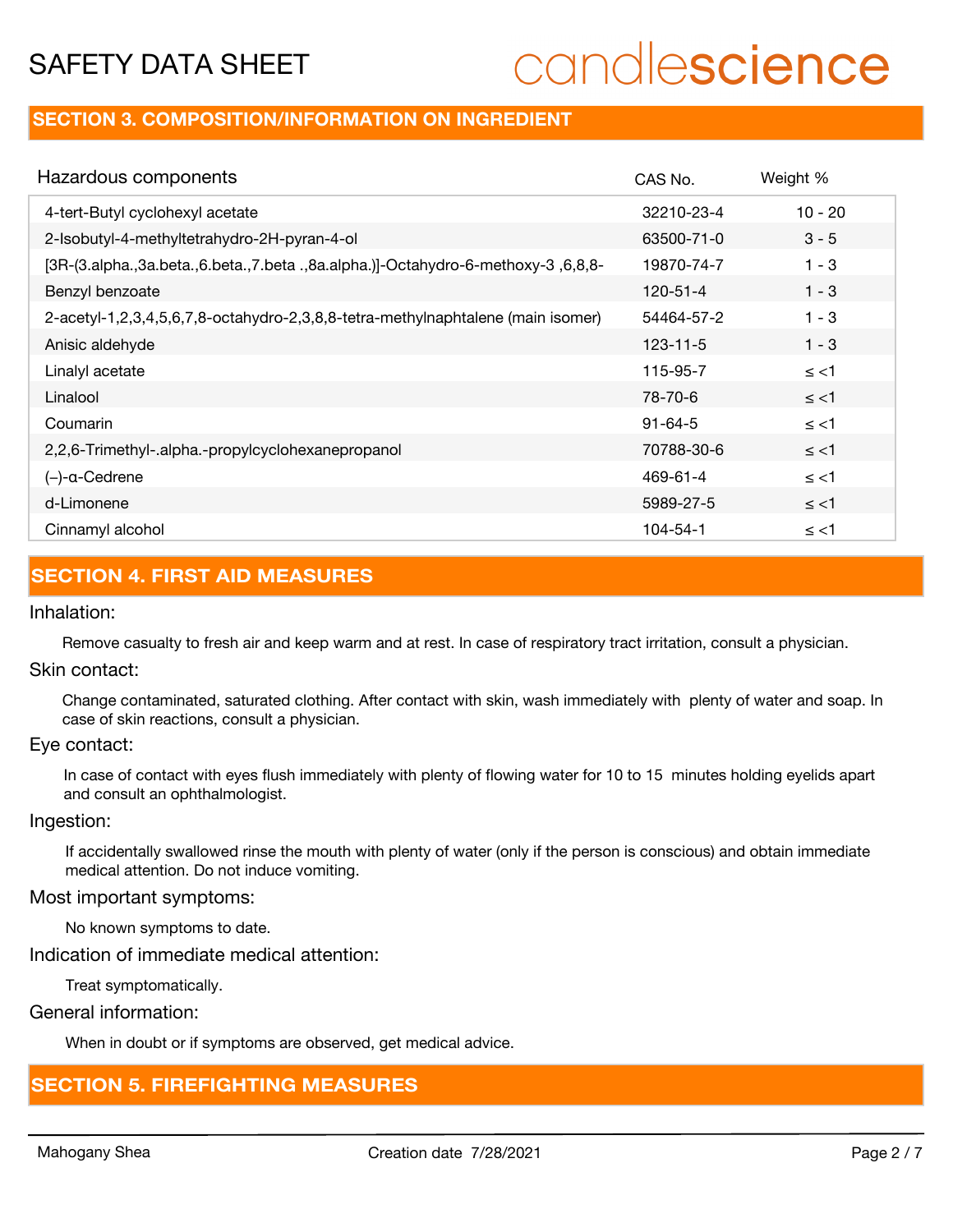# candlescience

#### Suitable extinguishing media:

Foam, carbon dioxide, or dry chemical.

#### Unsuitable extinguishing media:

Avoid use of water in extinguishing fires.

#### Specific hazards:

During fire, gases hazardous to health may be formed. Do not allow run-off from fire fighting to enter drains or water courses.

#### Special fire fighting procedures:

Wear self-contained breathing apparatus for firefighting. Move containers from fire area if it can be done safely. Use water spray jet to protect personnel and to cool endangered containers.

# **SECTION 6. ACCIDENTAL RELEASE MEASURES**

#### Personal precautions, protective equipment and emergency procedures:

Evacuate personnel to safe areas. Remove all sources of ignition. Ensure adequate ventilation. Keep people away from and upwind of spill/leak. Wear appropriate protective equipment and clothing during clean-up.

#### Environmental precautions:

Do not allow to enter into soil/subsoil. Do not allow to enter into surface water or drains. Dispose of in accordance with local regulations. Local authorities should be advised if significant spillage cannot be contained.

#### Methods and materials for containment and cleaning up:

Soak up with inert absorbent material (e.g. sand, silica gel, vermiculite). Keep in suitable and closed containers for disposal. Clean contaminated floors and objects thoroughly while observing environmental regulations.

## **SECTION 7. HANDLING AND STORAGE**

#### Precautions for safe handling:

Avoid contact with skin and eyes. Avoid prolonged inhalation of vapors. Wash hands and other exposed areas with mild soap and water before eating, drinking or smoking and when leaving work. Handle in accordance with good industrial hygiene and safety practices.

Conditions for safe storage, including any incompatibilities:

Store in tightly closed and upright container in a cool, dry, ventilated area. Store away from light, heat, and sources of ignition.

## **SECTION 8. EXPOSURE CONTROLS/PERSONAL PROTECTION**

#### Exposure Guidelines:

ACGIH: d-Limonene (CAS 5989-27-5) TWA 5 ppm

#### Appropriate Engineering Controls:

#### **Ventilation:**

Use engineering controls to maintain airborne levels below exposure limit requirements or guidelines. If there are no applicable exposure limit requirements or guidelines, use only with adequate ventilation. Local exhaust ventilation may be necessary for some operations.

#### Personal Protective Equipment:

#### **Eye protection:**

Ensure that eyewash stations and safety showers are close to the workstation location.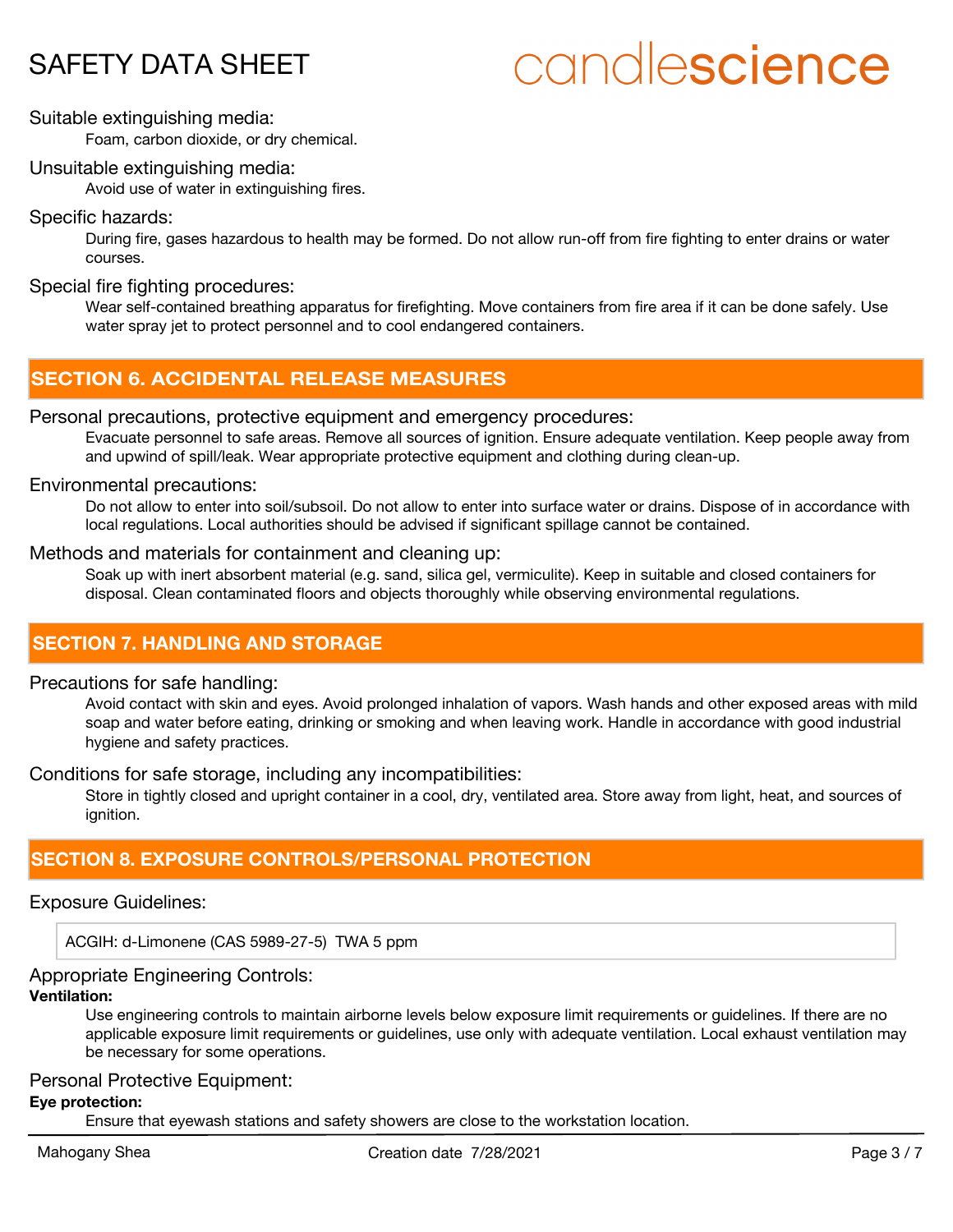

# candlescience

Chemical resistant goggles must be worn.

#### **Hand protection:**

Wear chemical resistant gloves suitable for this material as determined by a hazard assessment. Gloves should be discarded and replaced if there is any indication of degradation or chemical breakthrough.

#### **Skin and body protection:**

Wear protective clothing suitable for this material as determined by a hazard assessment.

#### **Respiratory protection:**

Respiratory protection should be worn when workplace exposures exceed exposure limit requirements or guidelines. If there are no applicable exposure limits or guidelines, use an approved respirator where there is a potential for adverse effects, including but not limited to respiratory irritation or odor, where indicated or required by the exposure assessment. Selection of air-purifying or positive-pressure supplied air will depend on the results of the exposure assessment which includes an evaluation of the specific operations and the actual or potential airborne concentrations. The type of cartridge or filter to be used must be selected and approved for the chemical, class, or classes of chemicals likely to be encountered in the workplace. For emergency conditions, use an approved positive-pressure self-contained breathing apparatus.

#### **General hygiene considerations:**

Handle in accordance with good industrial hygiene and safety practice. Remove contaminated clothing and protective equipment before entering eating areas. Wash hands before breaks and immediately after handling the product.

## **SECTION 9. PHYSICAL AND CHEMICAL PROPERTIES**

| Appearance:                                   | Liquid                         |
|-----------------------------------------------|--------------------------------|
| Color:                                        | Colorless to light yellow      |
| Odor:                                         | Characteristic                 |
| Odor threshold:                               | N/A                            |
| pH:                                           | N/A                            |
| Melting point:                                | N/A                            |
| Boiling point:                                | N/A                            |
| Flashpoint:                                   |                                |
| Evaporation Rate (Butyl Acetate = 1): $N/A$   |                                |
| Flammability (solid, gas):                    | N/A                            |
| Upper lower flammability or explosive limits: | N/A                            |
| Vapor density (Air=1):                        | N/A                            |
| Vapor pressure:                               | 0.05642 mmHg@20°C (calculated) |
| Specific gravity (H2O=1):                     | 0.9160-09260 (D25°C/25°C)      |
| Solubility in water:                          | N/A                            |
| Solubility in other solvents:                 | N/A                            |
| Partition coefficient: n-octanol/water:       | N/A                            |
| Auto-ignition temperature:                    | N/A                            |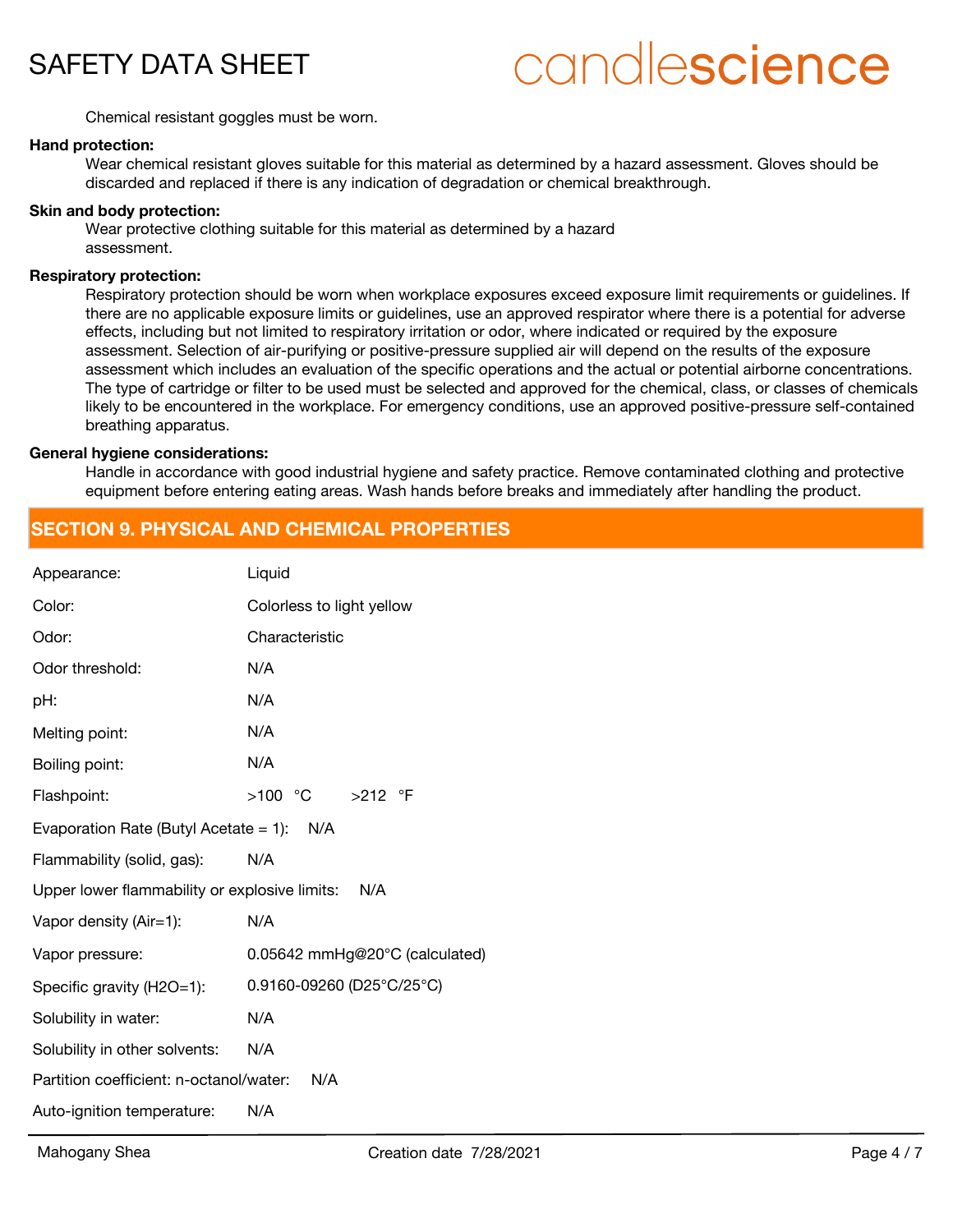# candlescience

| Decomposition temperature: | N/A           |
|----------------------------|---------------|
| Kinematic viscosity:       | N/A           |
| Dynamic viscosity:         | N/A           |
| Explosive properties:      | N/A           |
| Oxidizing properties:      | N/A           |
| Refractive index:          | 1.4560-1.4660 |

# **SECTION 10. STABILITY AND REACTIVITY**

#### **Chemical stability:**

The product is stable and non-reactive under normal conditions of use, storage and transport.

#### **Possibility of hazardous reactions:**

Material is stable under normal conditions.

#### **Conditions to avoid:**

Heat, flames and sparks. Temperature extremes and direct sunlight.

#### **Incompatible materials:**

Strong oxidizing agents. Strong acids. Strong Bases.

#### **Hazardous decomposition products:**

No hazardous decomposition products are known.

## **SECTION 11. TOXICOLOGICAL INFORMATION**

#### **Acute oral toxicity:**

6957 mg/kg

#### **Acute dermal toxicity:**

5115 mg/kg

#### **Acute inhalation toxicity:**

N/A

#### **Skin corrosion/irritation:**

N/A

**Serious eye damage/eye irritation:**

N/A

#### **Respiratory or skin sensitization:**

N/A

#### **Mutagenicity:**

N/A

#### **Reproductive toxicity:**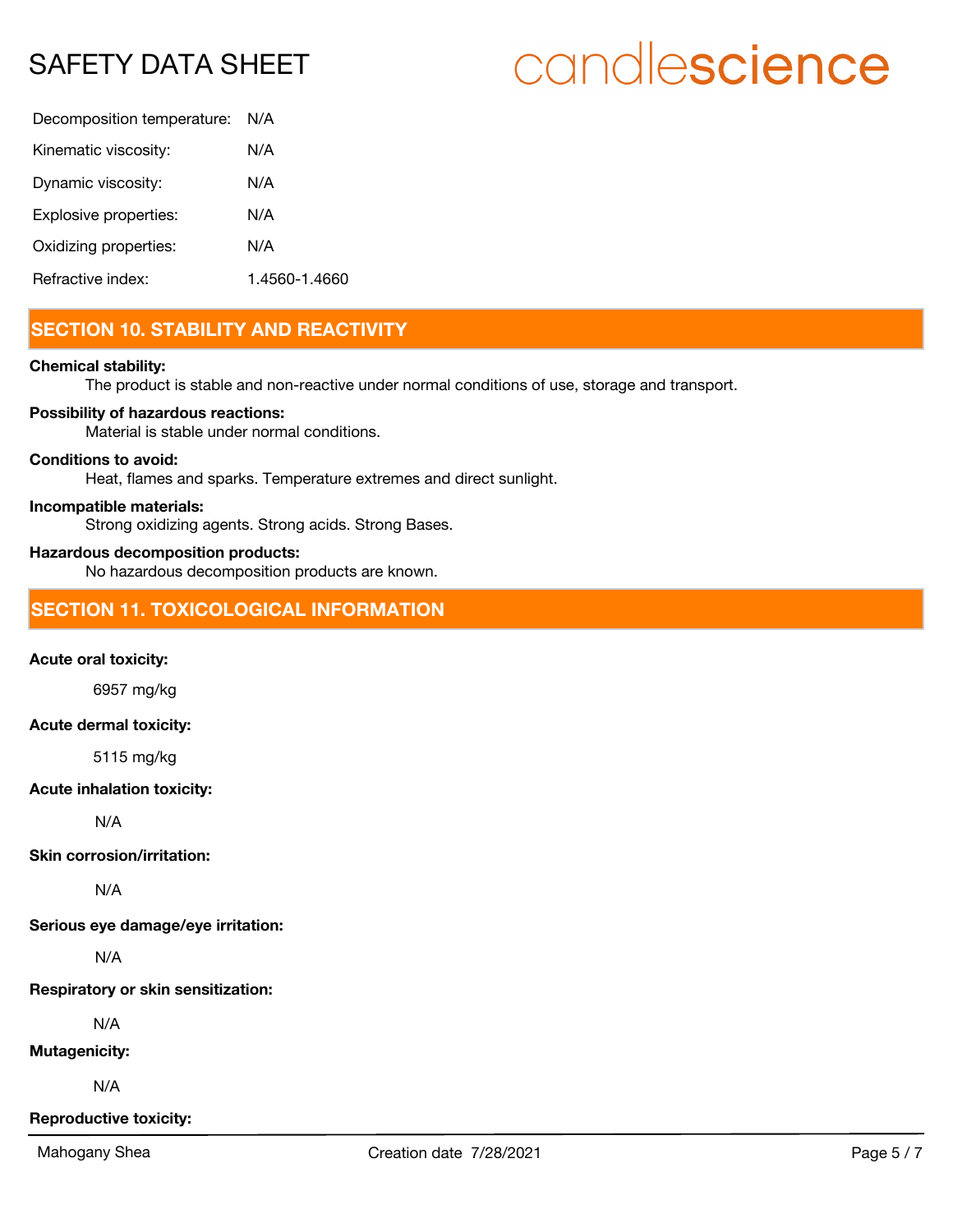# candlescience

N/A

#### **Carcinogenicity:**

N/A

Please note: Mixtures have not been tested for health hazards. The health hazard information presented is provided in accordance with US 29 CFR 1910.1200 and is based on the testing of individual components which have been shown to cause or may cause these health effects when tested at higher concentrations or at full strength.

## **SECTION 12. ECOLOGICAL INFORMATION**

#### **Ecotoxicity:**

Toxic to aquatic life with long lasting effects.

### **Persistence and Degradability:**

N/A

#### **Bioaccumulation:**

N/A

#### **Other Adverse Effects:**

N/A

## **SECTION 13. DISPOSAL CONSIDERATIONS**

#### **Disposal instructions:**

Collect and reclaim or dispose in sealed containers at licensed waste disposal site. Do not allow this material to drain into sewers/water supplies. Do not contaminate ponds, waterways or ditches with chemical or used container. Dispose of contents/container in accordance with local/regional/national/international regulations.

#### **Local disposal regulations:**

Dispose in accordance with all applicable regulations.

#### **Hazardous waste code:**

The waste code should be assigned in discussion between the user, the producer and the waste disposal company.

#### **Waste from residues/unused products:**

Dispose of in accordance with local regulations. Empty containers or liners may retain some product residues. This material and its container must be disposed of in a safe manner.

#### **Contaminated packaging:**

Since emptied containers may retain product residue, follow label warnings even after container is emptied. Empty containers should be taken to an approved waste handling site for recycling or disposal.

| <b>ISECTION 14. TRANSPORT INFORMATION</b> |                                                                                                                                                     |  |
|-------------------------------------------|-----------------------------------------------------------------------------------------------------------------------------------------------------|--|
| <b>IATA UN Number:</b>                    | 3082                                                                                                                                                |  |
| <b>IATA UN Proper Shipping Name:</b>      | Environmentally hazardous substance, liquid, n.o.s ([3R-(3.alpha.,3a beta.,6.<br>beta.,8a.alpha.)]-Octahydro-6-methoxy-3,6,8,8-tetramethyl-1H-3a,7- |  |
| <b>IATA Transport Hazard Class:</b>       | 9                                                                                                                                                   |  |
| <b>IATA Packing group:</b>                | Ш                                                                                                                                                   |  |
|                                           |                                                                                                                                                     |  |